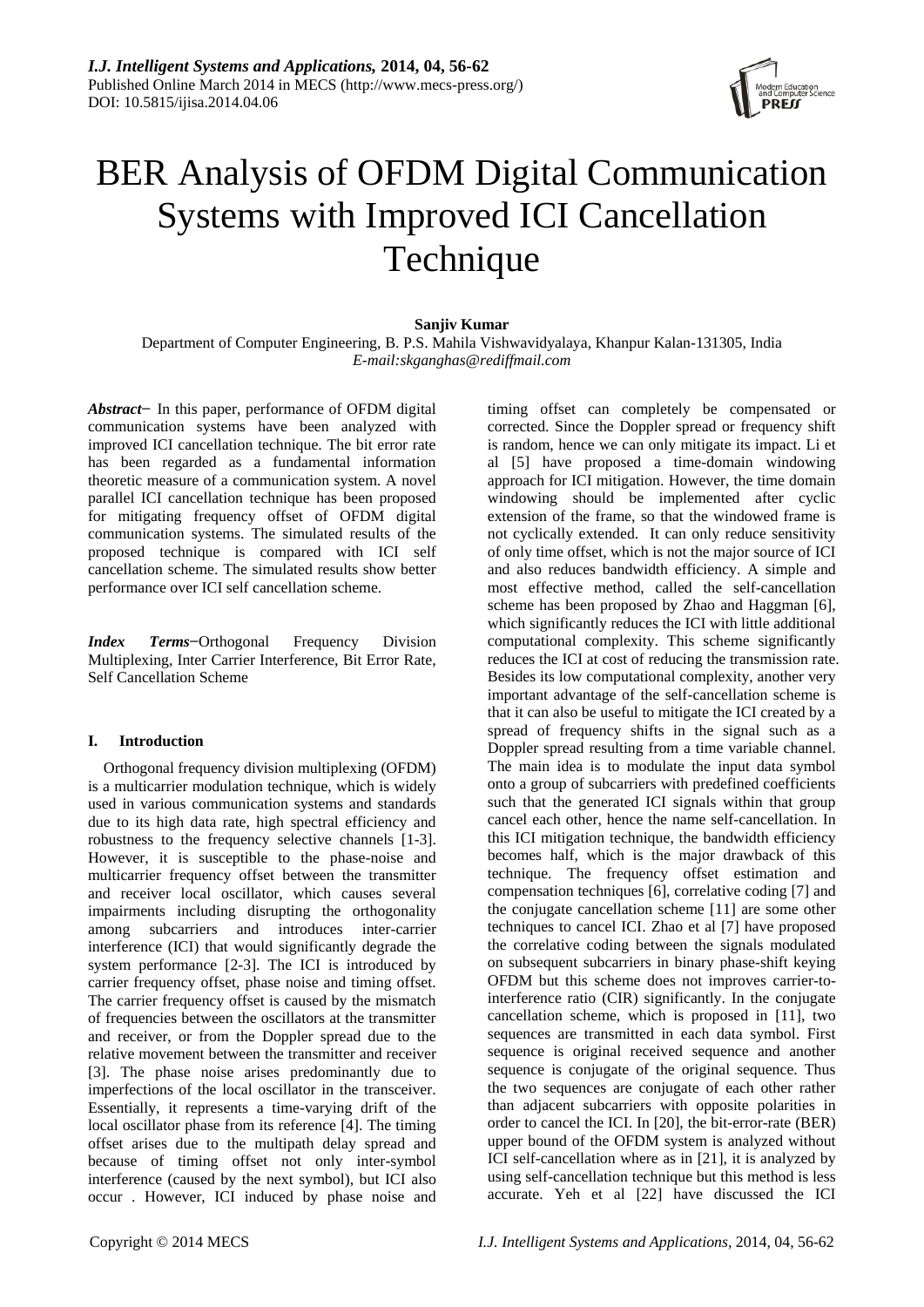mitigation technique using conjugate-cancellation but they have not provided any mathematical analysis for the calculation of ICI.

In this paper, an effort has been made for presenting the BER analysis and improved ICI cancellation technique for the OFDM digital communication systems. In the proposed technique, at the transmitter, IFFT is performed for first part of the data and FFT for the second part of data. At the receiver, FFT is performed for the first part of the data and IFFT for the second part of the data. These combined operation forms an ICI cancellation scheme for mitigating the frequency offset of the OFDM communication systems. The BER performance of proposed scheme is compared with self cancellation scheme for BPSK OFDM system and 16-QAM OFDM system. The CIR performance of proposed technique is compared with ICI self cancellation and standard OFDM schemes.

This paper discusses about error rate analysis of OFDM digital communication systems for the mitigation of inter-carrier interference in mobile environment. The rest of the paper is organized as follows. Section II discusses about the system model of OFDM digital communication system with proposed scheme. Section III deals with proposed ICI cancellation technique in OFDM digital communication system. In section IV, the analyzed and simulated proposed techniques are discussed. Finally, section V concludes the work.

#### **II. Proposed System Model**

Let us consider a typical discrete-time base band equivalent model of the OFDM digital communication system. The input binary serial data stream is encoded by using suitable modulation technique (M- QAM, BPSK, and QPSK). Then the symbols are transferred to the serial-to-parallel (S/P) converter and in this stage, duration of bits is increased. At the transmitter, the parallel bit stream is subjected to IFFT block and second part is subjected to FFT block. The modulated symbols are serialized using a parallel-to-serial (P/S) converter. Now, the guard band addition is performed because at the receiver, one OFDM symbol is overlapped with the other symbol due to the multipath distortion. To eliminate the problem of inter symbol interference a guard time inserted between two symbols and duration of the guard interval should be greater than the maximum delay spread. After this the digital signal is converted to analog via the digital-to-analog (D/A) converter before send down to the channel. At the receiver side, the guard interval is removed and the received symbol is converted from analog-to-digital by using the analog-to-digital (A/D) converter. In the next part, the data is transferred to the serial-to-parallel (S/P) converter and then data is sent in IFFT and FFT block. After FFT and IFFT block data is sent for parallel-toserial conversion and then for demodulation. The ICI cancellation is performed after demodulation by using the diversity combiner.

## **III. Proposed ICI Cancellation Technique**

The input data bits are encoded by using suitable modulation technique like (QPSK or QAM) and the output of this block is  $X_k$ . The IFFT output at transmitter is given by [8]:

$$
x_n = \frac{1}{N} \sum_{k=0}^{N-1} X_k e^{2\pi jnk/N}
$$
  
n = 0, 1, 2,..., N-1. (1)

Where  $N \ge 2k + 1$ , and k is the number of subcarriers and *N* is the period of IFFT. The frequency offset arises due to the frequency mismatch of oscillator of the transmitter and receiver as discussed in [8]. At the received sequence after passing through the channel can be expressed as:

$$
y_n = e^{\left(\frac{j2\pi\varepsilon n}{N}\right)} [x_n * h_n] + W_n \tag{2}
$$

Where  $h_n$  is channel impulse response,  $W_n$  is additive white Gaussian noise (AWGN) and  $\varepsilon$  is normalized frequency offset. The normalized frequency offset is constant over the one IFFT period as discussed in [8]. Due to the ICI, the performance of OFDM communication system is decreases greatly. After some

mathematical manipulation (2), can be expressed as:  
\n
$$
y_n = \frac{1}{N} \left[ \sum_{k=0}^{N-1} X_k H_k e^{2\pi j n(k+\varepsilon)/N} \right]
$$
\n
$$
+ W_n
$$
\n(3)

Where  $H_k$  is the channel transfer function at the frequency of  $k<sup>th</sup>$  subcarrier? The output of DFT demodulator can be expressed as:

demodulator can be expressed as:  
\n
$$
Y_{k} = \sum_{n=0}^{N-1} \left\{ \frac{1}{N} \left[ \sum_{k=0}^{N-1} H_{k} X_{k} e^{\frac{2\pi j n (k+\varepsilon)}{N}} \right] + W_{n} \right\} e^{\frac{-2\pi j kn}{N}}
$$
\n
$$
Y_{k} = (X_{k} H_{k}) \left\{ \frac{\sin \pi \varepsilon}{N (\pi \varepsilon / N)} \right\} e^{j \pi (N-1)/N} + I_{k} \quad (4)
$$

The first component on the right-hand side of (4) is the modulation value  $X_k$  which is modified by channel transfer function. This component experiences an amplitude reduction and phase shift due to the frequency offset. The second term is the ICI term,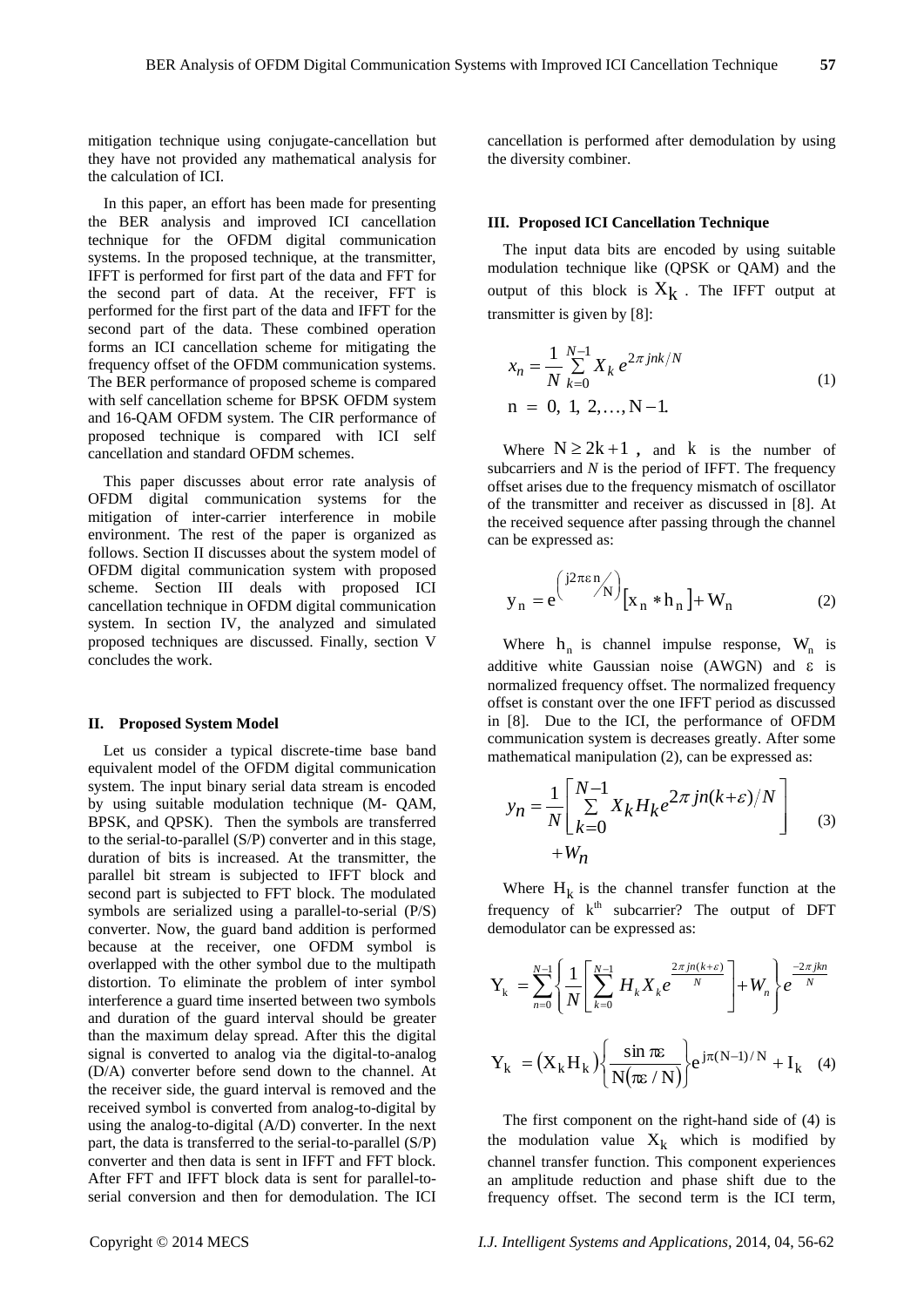which arises due to frequency mismatch of the oscillator transmitter and receiver. So the ICI can be expressed as:

$$
I_{k} = \sum_{l=0}^{N-1} \frac{1}{N} X_{l} H_{l} \sum_{n=0}^{N-1} e^{\frac{2\pi j n (l + \varepsilon - k)}{N}} \Big|_{l \neq k}
$$
 (5)

The summation term in (5) is the geometric progression of total *N* terms with common factor is exp  $(2 \pi (l + \varepsilon - k))$ . The expansion of summation factor is as below:

$$
I_k = \sum_{l=0}^{N-1} \frac{1}{N} X_l H_l \begin{bmatrix} 1 + e^{2\pi j} \left( (l+\varepsilon-k)/N \right) \\ + e^{4\pi j} \left( (l+\varepsilon-k)/N \right)_{+ \dots} \\ + e^{2\pi j} \left( N-1 \right) \left( (l+\varepsilon-k)/N \right) \end{bmatrix}
$$

After addition of the above geometric progression, we get:

e get:  
\n
$$
I_{k} = \sum_{l=0}^{N-1} \frac{1}{N} X_{l} H_{l} \left[ \frac{1 - e^{2\pi j(l + \varepsilon - k)}}{1 - e^{2\pi j((l + \varepsilon - k)/N)}} \right]
$$

Bracketed term is taken as P for simplicity and simplified as:

simplified as:  

$$
P = \left(\frac{1 - e^{2\pi j((l+\varepsilon-k))}}{1 - e^{2\pi j((l+\varepsilon-k)/N)}}\right) \times \left(\frac{e^{-\pi j(l+\varepsilon-k)}}{e^{-\pi j((l+\varepsilon-k)/N)}}\right) \times \frac{e^{-\pi j((l+\varepsilon-k)/N)}}{e^{-\pi j(l+\varepsilon-k)}}\right)
$$

or

or  
\n
$$
P = \left(\frac{\sin \pi (l + \varepsilon - k)}{\sin \pi (l + \varepsilon - k)/N)}\right) \times \left(\frac{e^{-\pi j} \left(\left((l + \varepsilon - k)/N\right)\right)}{e^{-\pi j (l + \varepsilon - k)}}\right)
$$

So now  $(5)$  can be written as:

$$
I_{k} = \sum_{\substack{l=0 \ l \neq k}}^{N-1} \frac{1}{N} X_{l} H_{l} \left[ \frac{\sin \pi (l + \varepsilon - k)}{\sin \pi \left( \frac{l + \varepsilon - k}{N} \right)} \right] e^{j \pi (N-1) \left( \frac{l + \varepsilon - k}{N} \right)} \tag{6}
$$

The sequence  $S(l-k)$  is defined as the ICI coefficient between  $l^{\text{th}}$  and  $k^{\text{th}}$  sub-carriers, which can be expressed as [6]**:**

$$
S(l-k) = \frac{\sin(\pi(l-k+\varepsilon))}{N \sin(\frac{\pi(l-k+\varepsilon)}{N})} \exp\left[j\pi\left(1-\frac{1}{N}\right)\left(l-k+\varepsilon\right)\right]
$$
(7)

The first term in the right-hand side of (4) represent the desired signal. The second term is ICI component. As we know, if  $\epsilon$  becomes larger, the desired part  $S(0)$  decreases and the undesired part  $S(l-k)$ increases.  $S''(l-k)$  is ICI coefficient of the selfcancellation technique and given by (10) of [6].  $S'(l-k)$  is the proposed ICI coefficient. The data duplication is necessary for the ICI cancellation as discussed in [6, 9, 11]. The bandwidth efficiency is reduced due to duplication of data but it is comparable with the other ICI cancellation techniques as in [6, 11, 20-21].

 $\sum_{\mathbf{Y}}^{N-1}$   $\mathbf{Y}$   $_{\alpha}$  -(2 $\pi$ jnk/N)  $n = 0$  $x'_{k} = \sum_{k=1}^{N-1} X_{k} e^{-\left(2\pi\right)^{k}}$  $=$  $=\sum X_k e^{-(2\pi jnk/N)}$  (8)

and

$$
y'_{k} = \left[\begin{array}{l} N-1 \\ \sum_{n=0}^{N-1} X_{k} H_{k} e^{\left(\frac{2\pi j n(-k+\varepsilon)}{N}\right)} \right] + W_{n} \\ k = 0, 1, 2, \dots, N-1. \end{array}\right]
$$

The output of the IDFT demodulator can be expressed as:

expressed as:  
\n
$$
Y'_{k} = \frac{1}{N} \sum_{k=0}^{N-1} \left[ \sum_{n=0}^{N-1} H_{k} X_{k} e^{-\frac{2\pi j n(-k+\epsilon)}{N}} \right] + W'_{n} e^{-\frac{2\pi j k n}{N}}.
$$
\n
$$
Y'_{k} = (X_{k} H_{k}) \left\{ \frac{(\sin \pi \epsilon)}{N \sin(\pi \epsilon / N)} \right\} e^{-\frac{(\frac{j \pi \epsilon (N-1)}{N})}{N}} + I'_{k}
$$
\n(10)\n11

The first component in (10) is the modulation value  $X_k$  is modified by channel transfer function. This component experiences an amplitude reduction and phase-shift due to the frequency offset. The second term is the ICI term, which arises due to frequency mismatch of oscillator transmitter and receiver. So ICI can be expressed as: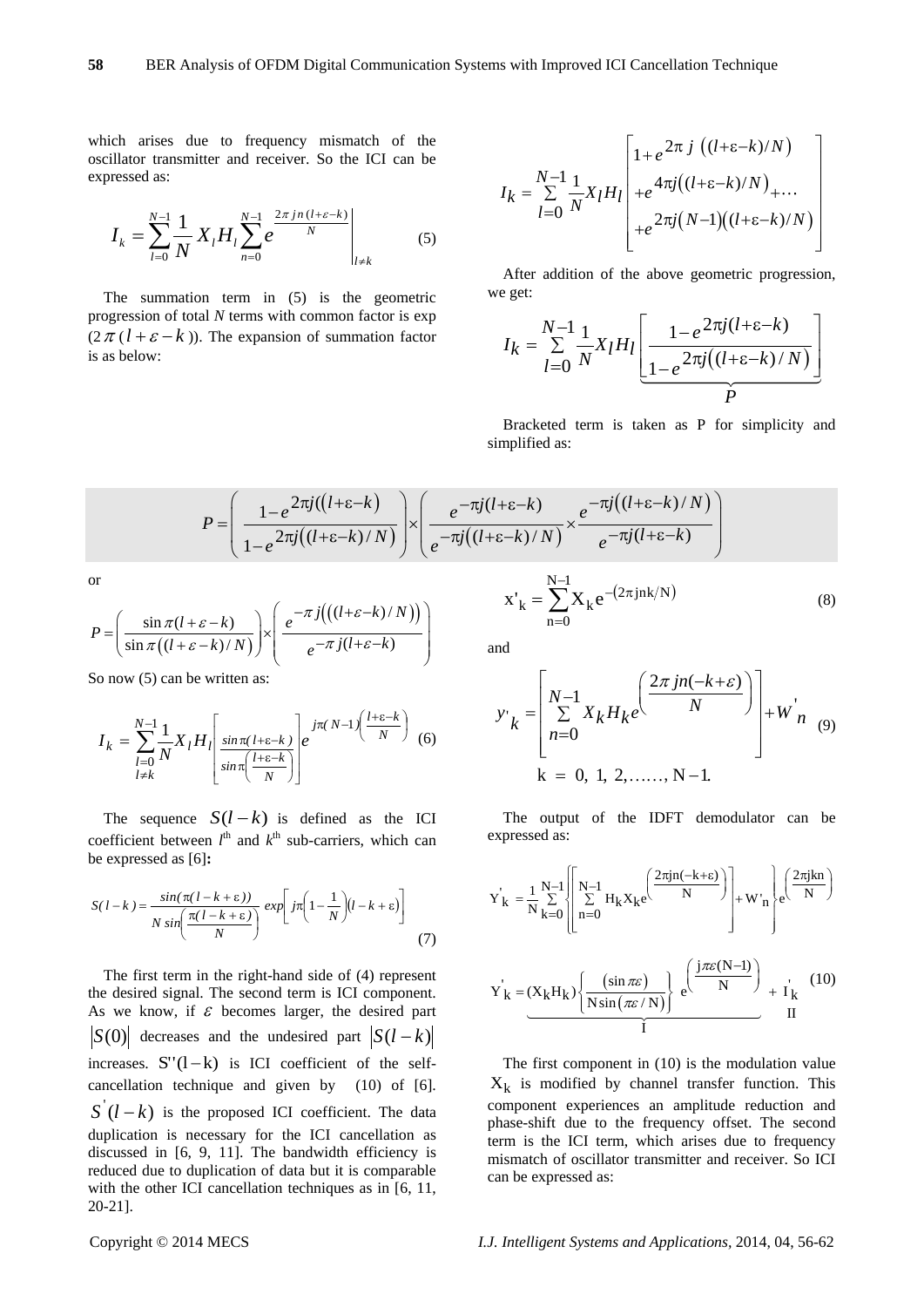$$
\dot{\mathbf{I}}_{k} = \sum_{l=0}^{N-1} \frac{1}{N} \chi_{l} H_{l} \sum_{n=0}^{N-1} e^{\left[ 2\pi j n \frac{(k+\varepsilon-l)}{N} \right]} \Bigg|_{l \neq k} \tag{11}
$$

Above summation term is in geometric progression of total *N* terms of common factor are exp  $(2\pi(l-\varepsilon-k))$  and expand summation factor as below:

$$
\mathbf{I}_{\mathbf{k}} = \sum_{l=0}^{N-1} \frac{1}{N} \mathbf{X}_{l} H_{l} \sum_{n=0}^{N-1} e^{\left[\frac{2\pi j n}{N}\right]} \qquad (11) \qquad \text{of total } N \text{ terms of common factor are } \exp\left(\frac{2\pi (l - \varepsilon - k)}{2})\right) \text{ and expand summation factor as below:}
$$
\n
$$
\mathbf{I}_{\mathbf{k}} = \sum_{l=0}^{N-1} \frac{1}{N} \mathbf{X}_{l} H_{l} \left[1 + e^{\left(2\pi j \left(\frac{1 - \varepsilon + k}{N}\right)/N\right)} + e^{4\pi j \left(\frac{1 - \varepsilon + k}{N}\right)/N\right)} + \dots + e^{\left(2\pi j \left(N-1\right)\left(\frac{1 - \varepsilon + k}{N}\right)/N\right)}\right]
$$

or

$$
\mathbf{I}_{\mathbf{k}} = \sum_{l=0}^{N-1} \frac{1}{N} X_l H_l \left[ \frac{1 - e^{2\pi j(-l + \varepsilon + k)}}{1 - e^{2\pi j((-l + \varepsilon + k)/N)}} \right]
$$

Bracketed term is taken as  $P'$  and it can be simplified as:

$$
P^{'} = \left(\frac{1 - e^{2\pi j((k+\varepsilon-l))}}{1 - e^{2\pi j((k+\varepsilon-l)/N)}}\right) \times \left(\frac{e^{-\pi j(k+\varepsilon-l)}}{e^{-\pi j((k+\varepsilon-l)/N)}}\right) \times \left(\frac{e^{-\pi j(k+\varepsilon-l)}}{e^{-\pi j(k+\varepsilon-l)}}\right) \tag{12}
$$

 $W'_{n}$  is also the additive white Gaussian noise. It is assumed to be zero without loss in generality in above discussion as shown in [11]. The ICI term at the output of the receiver is:

$$
I^{\prime\prime}_{k} = \frac{I_{k} + I^{\prime}_{k}}{2} \tag{13}
$$

By substituting the value from (6) and (12) in (13), we get:

$$
I''_k = \frac{1}{2} \sum_{l=0}^{N-1} e^{j\pi (N-1)\left((l+\varepsilon-k)/N\right)} X_l H_l \left\{ \left( \frac{\sin \pi (l+\varepsilon-k)}{\pi (l+\varepsilon-k)} \right) + \left( \frac{\sin \pi (k+\varepsilon-l)}{\pi (k+\varepsilon-l)} \right) \right\}
$$
(14)

 $l - k$  = even numbers, then

Now, we have considered following two cases:  
\n
$$
I_{k}^{n} = \frac{1}{2} \sum_{l=0}^{N-1} e^{j\pi(N-l)((l+\varepsilon-k)/N)} X_{l} H_{l} \frac{\sin \pi \varepsilon}{\pi} \left\{ \left( \frac{1}{(l+\varepsilon-k)} \right) - \left( \frac{1}{(l-\varepsilon-k)} \right) \right\}
$$
\n
$$
= -\frac{1}{2} \sum_{l=0}^{N-1} e^{j\pi(N-l)((l+\varepsilon-k)/N)} X_{l} H_{l} \frac{\sin \pi \varepsilon}{\pi} \left\{ \frac{2\varepsilon}{(l-k)^{2} - \varepsilon^{2}} \right\}
$$

Since  $(l - k)$   $\rightarrow \varepsilon$  so  $\varepsilon^2$  can be neglected in compression of  $(l-k)^2$ .

compression of 
$$
(l-k)^2
$$
.  
\n
$$
\approx -\sum_{l=0}^{N-1} e^{j\pi(N-l)((l+\varepsilon-k)/N)} X_l H_l \frac{\sin \pi \varepsilon}{\pi} \left\{ \frac{\varepsilon}{(l-k)^2} \right\}
$$
\n
$$
= -\sum_{l=1}^{N-1} e^{j\pi(N-l)((l+\varepsilon-k)/N)} X_l H_l \frac{\sin \pi \varepsilon}{\pi} \left\{ \frac{\varepsilon}{(l)^2} \right\}_{l\neq 0}
$$

For calculating the variance of ICI after cancellation, assume  $E(I_K^{\dagger}) = 0$  and average channel gain  $E\left[\left|H_{l}\right|^{2}\right] = \left|H\right|^{2}$  is constant and  $E\left[\left|X_{l}\right|^{2}\right] = \left|X\right|^{2}$ . Now, I shall find variance of ICI:

$$
E\left[\left|I^{n_k}\right|^2\right] = \left|X\right|^2 \sum_{l=1}^{N-1} E\left\{\left|H_l\right|^2\right\} \left(\frac{\sin \pi \varepsilon \times \varepsilon}{\pi}\right)^2 \left\{\frac{1}{\left(l\right)^2}\right\}^2 \tag{15}
$$

Here,  $l = 1$  .......N-1, and  $N \ge 2K + 1$ , so we can write  $-K \langle l \langle K. \text{ Also } l^4 \text{ is even function, (15) can}$ be written as:

e written as:  
\n
$$
E\left[\left|I_{\kappa}^{\kappa}\right|^{2}\right] = \left|X\right|^{2} \sum_{l=-K}^{K} E\left\{\left|H_{l}\right|^{2}\right\} \left(\frac{\sin \pi \varepsilon \times \varepsilon}{\pi}\right)^{2} \left\{\frac{1}{\left(l\right)^{2}}\right\}^{2}
$$
\n
$$
\leq \left|X\right|^{2} \left|H\right|^{2} \left(\frac{\sin \pi \varepsilon \times \varepsilon}{\pi}\right)^{2} 2 \sum_{l=1}^{\infty} \left\{\frac{1}{\left(l\right)^{2}}\right\}^{2}
$$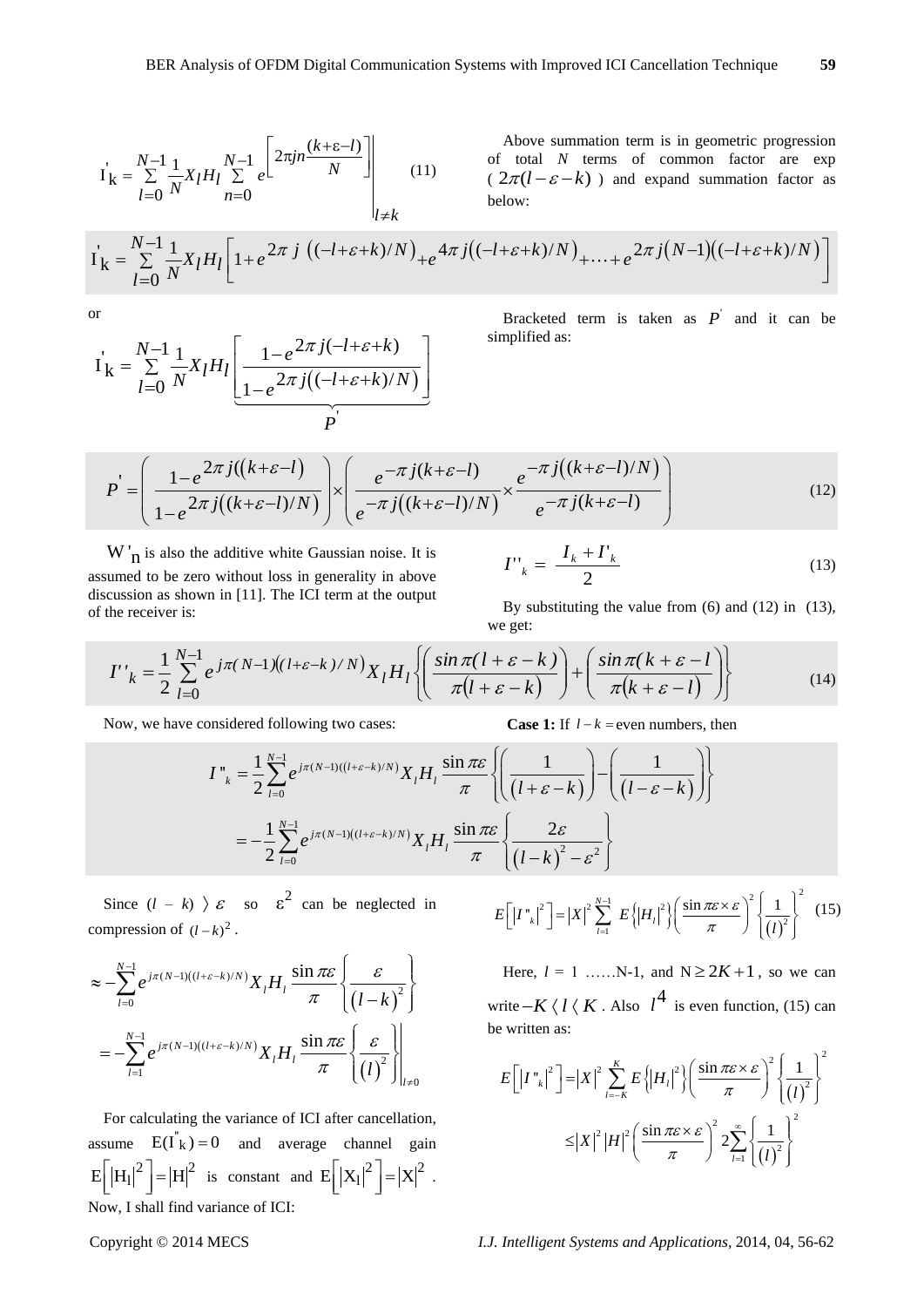The variance of ICI is:

**Case 2:** If 
$$
l - k = \text{odd numbers}
$$
, then (14) can be written as:

$$
\sigma_{IG}^{2} = |X|^{2} |H|^{2} (\sin \pi \varepsilon \times \varepsilon)^{2} \times 0.2195
$$
\n
$$
I''_{k} = -\frac{1}{2} \sum_{l=0}^{N-1} e^{j\pi(N-l)((l+\varepsilon-k)/N)} X_{l} H_{l} \frac{\sin \pi \varepsilon}{\pi} \left\{ \left( \frac{1}{(l+\varepsilon-k)} \right) + \left( \frac{1}{(k+\varepsilon-l)} \right) \right\}
$$
\n
$$
= -\frac{1}{2} \sum_{l=0}^{N-1} e^{j\pi(N-l)((l+\varepsilon-k)/N)} X_{l} H_{l} \frac{\sin \pi \varepsilon}{\pi} \left\{ \left( \frac{1}{(l+\varepsilon-k)} \right) - \left( \frac{1}{(l-\varepsilon-k)} \right) \right\}
$$
\n
$$
= \frac{1}{2} \sum_{l=0}^{N-1} e^{j\pi(N-l)((l+\varepsilon-k)/N)} X_{l} H_{l} \frac{\sin \pi \varepsilon}{\pi} \left\{ \left( \frac{2\varepsilon}{(l-k)^{2} - \varepsilon^{2}} \right) \right\}
$$

Since,  $l - k$   $\rangle$   $\varepsilon$  so  $\varepsilon^2$  can be neglected in compression of  $(l-k)^2$ , so the above Equation can be expressed as:

$$
\approx \sum_{l=0}^{N-1} e^{j\pi(N-l)((l+\varepsilon-k)/N)} X_l H_l \frac{\sin \pi \varepsilon}{\pi} \left\{ \left( \frac{\varepsilon}{(l-k)^2} \right) \right\}
$$

$$
\approx \sum_{l=0}^{N-1} e^{j\pi(N-l)((l+\varepsilon-k)/N)} X_l H_l \frac{\sin \pi \varepsilon}{\pi} \left\{ \left( \frac{\varepsilon}{(l-k)^2} \right) \right\}
$$

$$
= \sum_{l=1}^{N-1} e^{j\pi(N-l)((l+\varepsilon-k)/N)} X_l H_l \frac{\sin \pi \varepsilon \times \varepsilon}{\pi} \left\{ \left( \frac{1}{(l)^2} \right) \right\}_{l \neq 0}
$$

Now, we find the variance of the ICI as:

$$
E\left[\left|I^{n}_{k}\right|^{2}\right] = \left|X\right|^{2} \sum_{l=1}^{N-1} E\left\{H_{l}\right|^{2} \left(\frac{\sin \pi \epsilon \times \epsilon}{\pi}\right)^{2} \left\{\frac{1}{(l)^{2}}\right\}^{2} (17)
$$

$$
= \left|X\right|^{2} \sum_{l=-K}^{K} E\left\{H_{l}\right|^{2} \left(\frac{\sin \pi \epsilon \times \epsilon}{\pi}\right)^{2} \left\{\frac{1}{(l)^{2}}\right\}^{2}
$$

Here, *l* = 1 …………N-1 and *N* 2*K* 1 , so we can write  $-K \langle l \langle K. \text{ Also } l^4 \text{ is even function, (17)} \rangle$ can be written as:

$$
E\left[\left|I^{n_k}\right|^2\right] = 2\left|X\right|^2 \sum_{l=1}^K E\left\{H_l\right\}^2 \left(\frac{\sin \pi \varepsilon \times \varepsilon}{\pi}\right)^2 \left\{\frac{1}{(l)^2}\right\}^2
$$
  

$$
\leq 2\left|X\right|^2 \sum_{l=1}^\infty E\left\{H_l\right\}^2 \left(\frac{\sin \pi \varepsilon \times \varepsilon}{\pi}\right)^2 \left\{\frac{1}{(l)^2}\right\}^2
$$

$$
= \left|X\right|^2 \left|H\right|^2 \left(\frac{\sin \pi \varepsilon \times \varepsilon}{\pi}\right)^2 2 \sum_{l=1}^\infty \left\{\frac{1}{(l)^4}\right\}
$$

The variance of the ICI is:

$$
\sigma_{ICI}^2 = |X|^2 |H|^2 \left(\frac{\sin \pi \varepsilon \times \varepsilon}{\pi}\right)^2 2 \times 1.083
$$

$$
\sigma_{ICI}^2 = |X|^2 |H|^2 (\sin \pi \varepsilon \times \varepsilon)^2 \times 0.2195 \qquad (18)
$$

The BER of QPSK OFDM system after ICI cancellation as given by:

BER ≤1/2\*Q
$$
\sqrt{|X|^2 |H|^2
$$
 {sin πε) / πε}<sup>2</sup> / (N<sub>o</sub> + |X|^2 |H|^2 (sin πε × ε)<sup>2</sup> × .2195)  
\n=1/2\*Q $\sqrt{\frac{|X|^2 |H|^2}{N_o}$  {sin πε) / πε}<sup>2</sup> / (1 +  $\frac{|X|^2 |H|^2}{N_o}$  (sin πε × ε)<sup>2</sup> × .2195)  
\nBER = 1/2\*Q $\sqrt{\frac{E_b}{N_o}$  {sin πε) / πε}<sup>2</sup> / (1 +  $\frac{E_b}{N_o}$  (sin πε × ε)<sup>2</sup> × .2195) (19)

## **IV. Results and Discussion**

For minimizing the ICI in OFDM digital communication systems, an improved ICI cancellation technique is proposed. The simulations have been performed for the BPSK OFDM systems by using the proposed technique with N=64 and guard band seven. Fig. 1 shows comparison of BER between self cancellation scheme and proposed improved technique for the normalized frequency offset  $\varepsilon = 0.1$  and 0.2.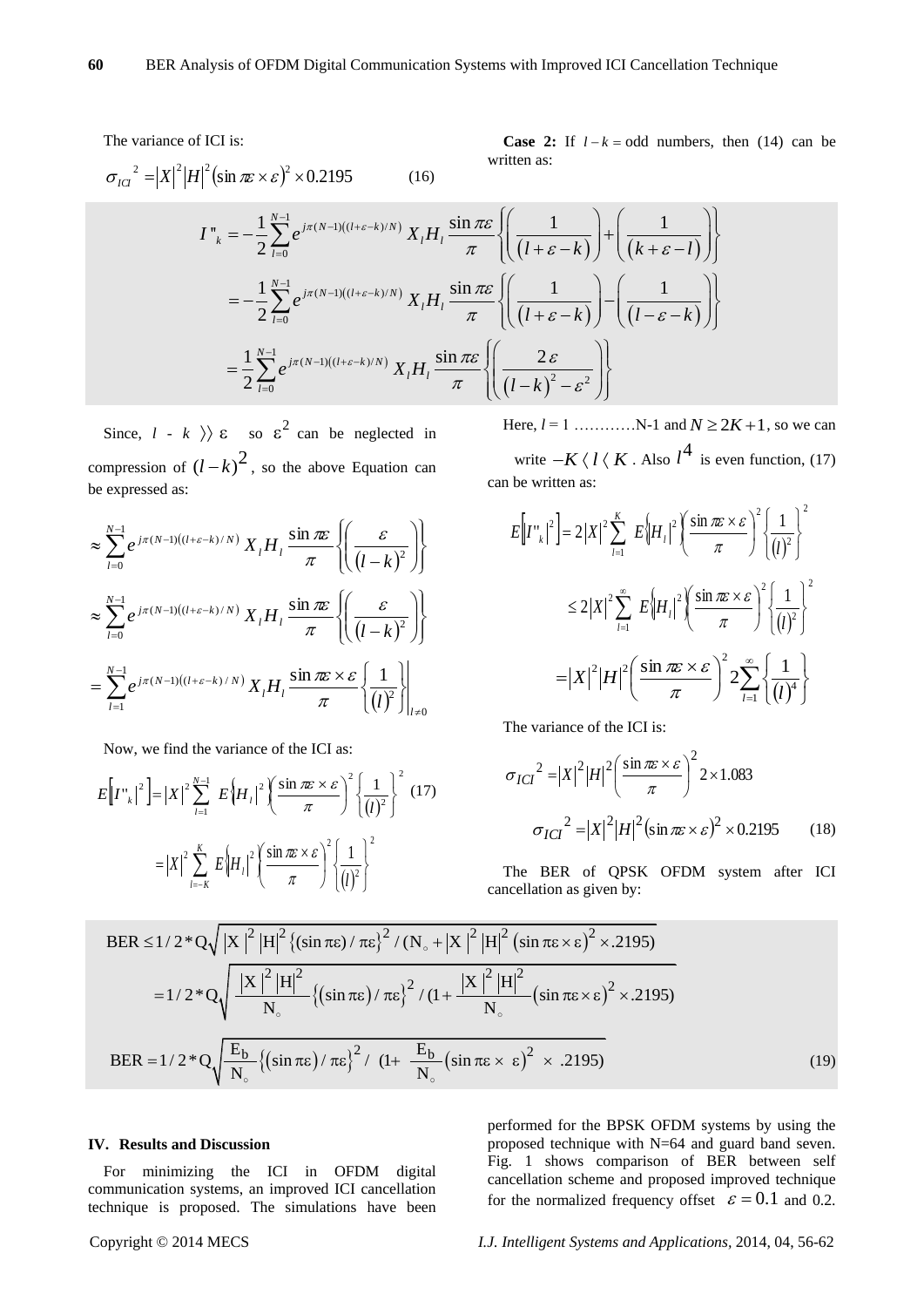For the frequency offset 0.1, BER at 0dB SNR is greater than  $10^{-1}$  and BER is less than  $10^{-5}$  at 10dB SNR for self cancellation scheme whereas BER is  $10^{-1}$  at 0dB SNR and greater than  $10^{-5}$  at 10dB SNR for the proposed improved cancellation scheme. But for the frequency offset 0.2, by using the self-cancellation method BER greater than  $10^{-1}$  at SNR = 0dB and BER less than  $10^{-4}$  at SNR = 10dB and for proposed method BER is  $10^{-1}$  for 0dB SNR and BER is just less than  $10^{-1}$ <sup>5</sup>at 10dB SNR. So proposed improved cancellation scheme is better than ICI self-cancellation in [21]. Fig. 2 shows the comparison of the BER for higher alphabet size (16-QAM OFDM system) at  $N = 64$ . Fig. 3 shows the comparison of proposed technique with self cancellation scheme in terms of the carrier to interference ratio (CIR). Fig. 4 shows the comparison of proposed scheme with self cancellation scheme with reference to ICI coefficient before and after cancellation of ICI. The proposed result is comparable with [22].



Fig. 1: BER Comparison between proposed improved ICI cancellation schemes with self cancellation scheme for BPSK OFDM system



Fig. 2: BER Comparison between proposed ICI cancellation schemes with self cancellation scheme for 16-QAM OFDM system



Fig. 3: Comparison of proposed scheme with self cancellation scheme in terms of CIR



Fig. 4: Comparison of ICI coefficient of proposed scheme with self cancellation scheme

## **V. Conclusion**

In this paper, a simple improved ICI cancellation technique has been explored to reduce the frequency offset sensitivity of OFDM digital communication systems. The proposed technique use parallel ICI cancellation technique for mitigation of ICI in OFDM communication systems. From the simulation results it is clear that the proposed technique is better than self cancelation scheme. The theoretical analysis and simulation results prove that ICI caused by frequency offset can be cancelled by using the proposed technique for the OFDM digital communication systems.

## **Acknowledgements**

The author is very much thankful to the potential reviewers for their critical comments and suggestions to improve the quality of the manuscript.

## **References**

[1] R. Prasad, "OFDM for Wireless Communications," Artech House, Boston, 2004.